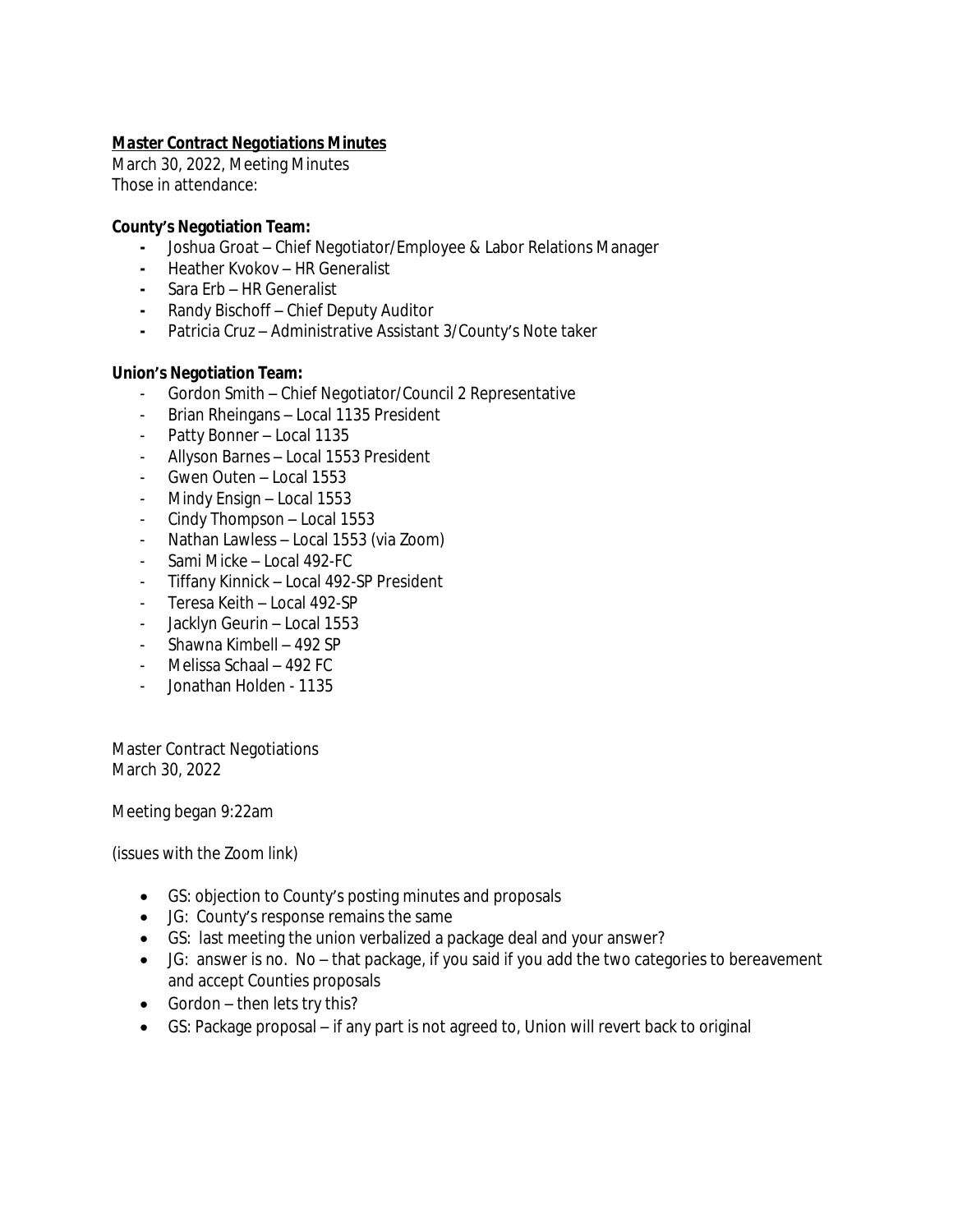# **First 3 items, what if packages**

- 1. Has been answered
- 2. Agreeable to lag pay if county agrees to retention incentive
- 3. Union modified holidays- if additional holiday is implemented for any bargaining group or non-reps, the holiday shall be added to Article 8.1. Softens their prior position.

## **Counter Proposals:**

## **Economic Prop #4- Shift differential**

Existing language goes way back, long overdue for an update. Proposal excludes 1135 and 492J

- JG: So 1135 and 492J are excluded in their entirety, or just shift differential?
- GS: just shift differential. 492J already has a higher amount.
- BRhen: 1135 has differently defined shifts (specific timeframes). Weekend shift work provides for an additional \$2/hour

## **Economic Prop #7 – Comp Time**

Norm is for comp time to be at employee's option. Prefer that it remain that. Comp time will not be lost as a result of this agreement (for groups that have a carryover provision). 15.8.5, includes cash out provision once per year.

Last meeting County had some strong words for union. Union felt compelled to respond. (refer to "progress to date"). Shouldn't be said they are not engaged in the process. Very much interested in entering into a new contract asap. Hoping today's proposals will gain some traction.

- $\bullet$  JG: looking at this and appreciate it. Walk us through package deal  $#2$  lag pay will be a 1-time impact to employees. 1 week. We've thrown out various options and are willing to listen to others. What is thought process behind offsetting a 1-week impact for a multi-million dollar retention incentive.
- GS: has some of the lowest paid employees in the county. Many people living paycheck to paycheck- will have large impact. Been getting the same feedback from employees for the last 10-15 years.
- PB: impact is longer than 1 week?
- JG: with lag pay, when we came up with proposal, we were looking at implementing a system that would move county to bi-weekly pay periods (every 2 weeks). Recent developments led us to believe bi-weekly pays will not work due to DRS reporting. We are now shifting back to having cutoffs for pay periods at 15<sup>th</sup> and last day of month and moving the actual paydays to the 7<sup>th</sup> and 22<sup>nd.</sup> . Upon implementation, January 1<sup>st</sup>-15<sup>th</sup>, payday would move from 15<sup>th</sup> to the 22nd .
- Union: that would mean employee's only receive 1 paycheck for the month of January?
- JG: looking at different options, will explore different options. Want to focus on impact of 1 time transition period, how to mitigate impact to employees. (e.g. allowing employees to work comp time with comp time bank to be used only for lag pay implementation) . We understand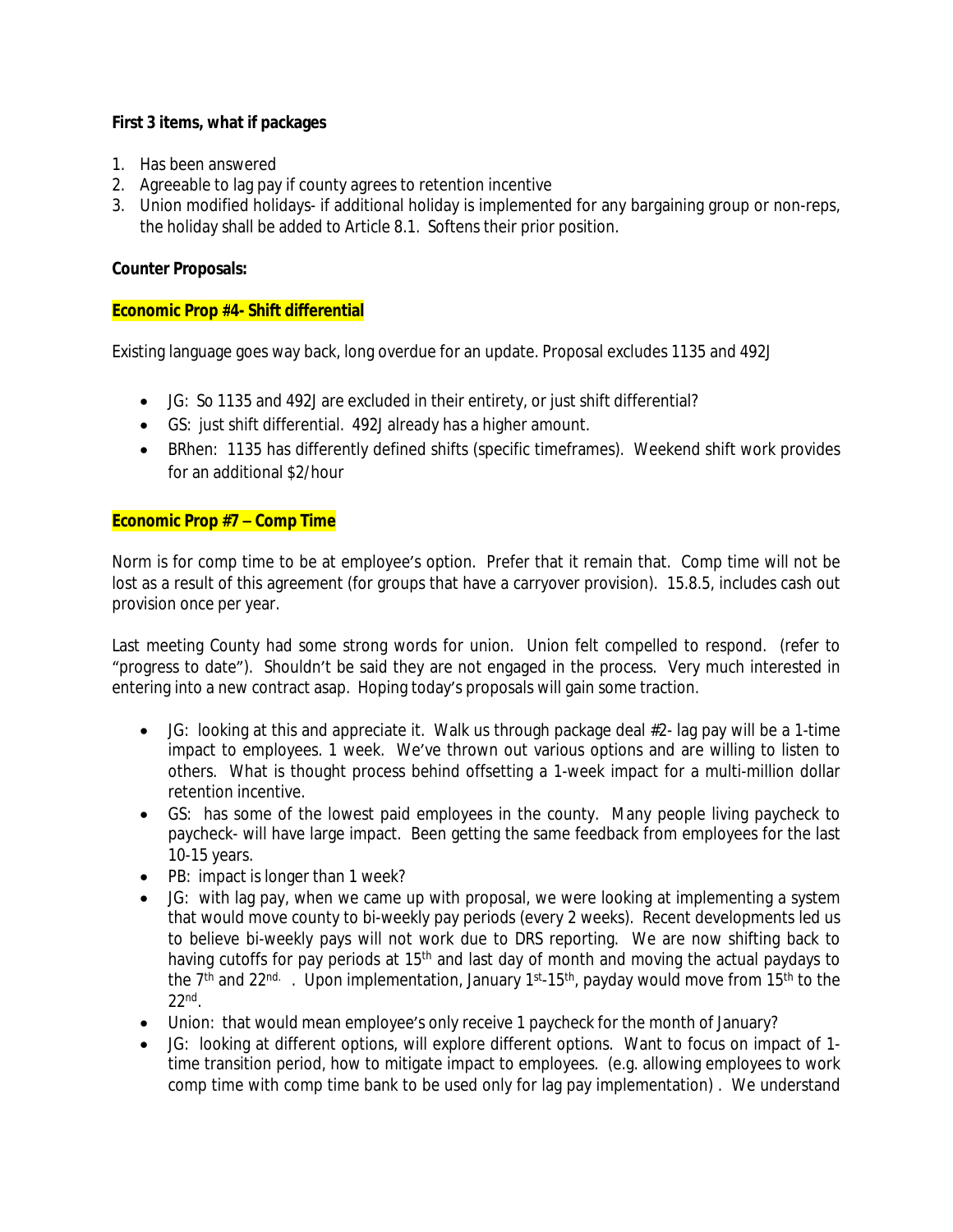there are lower paying jobs in the master contract. Higher paid positions can weather the 1 week. Let's be creative in looking at options.

- Union: what happens if department doesn't allow Overtime, or have overtime?
- JG: that's why we want to provide a variety of options to employees. Trying to get creative.
- Union: would County require departments to offer overtime?
- JG: not going to force departments to offer overtime. Just one of many options. Trying to provide examples of possible options.
- Union: whether it's a comp time bank, or whatever, how will we get employees the money a month ahead to make their house payments on time, if due the 1<sup>st</sup> of the month?
- JG: want to give employees enough time to plan.
- GS: County's interest is to mitigate impacts to employees. Absolutely the union's interest, as well.

(discussion about cost of retention incentive vs. cost of keeping pay-through system) - Retention incentive = \$2 million/year.

- JG: pay-through system is in constant correction mode. Lag pay makes sure pay periods are correct- employees are paid for actual hours worked, including OT, vacation, sick leave, etc. County looks at this from an efficiency and accuracy standpoint.
- RB: cannot report correctly to DRS at this point under our current system.
- Union: having a hard time explaining to members the purpose of lag pay and why it's needed. Implementation would be right after Christmas. (continued discussion of impacts to employees). Understand the County needs this, but employees living paycheck to paycheck... not an employee issue. Employees didn't decide on current pay schedule to being with. This is on the County… on the BoCC. They need to keep employees whole. County is asking employees to lose fundamental right of housing and food.
- JG: we're not asking anyone to lose housing & food. That's why we want to develop options.
- Union: feels like County doesn't understand. Hard for them to quantify impact on employees to County. Seems to be a general disconnect on a compassion level.
- JG: if the County wasn't willing to take into consideration employees if that was the case, they'd look at implementing with few or no options. County's interest is in trying to mitigate impact to employees with finding a lot of different options. Hoping to give employees enough time to prepare.
- Union: at what point is County prepared to step up? Putting all this on the backs on underpaid employees. Still want to take away 7-14 days. What part of this is the County will to take on?
- JG: it's a 7 day period. Union needs to understand.
- PB The way I read this it is more than a week,
- JG No no no. Lets talk about this. We first talked about every other week, recent development these payments may not work so moving back to twice later.
- GS: glad we're having this conversation. Sounds like there was an educational element that was helpful.
- Union: are we working up another proposal for implementing lag pay?
- JG: not yet. Wanting to wait until we know for sure the direction the county is moving.
- Union: way to consolidate proposals/amended proposals/counter proposals so easier to track?

# **Caucus 10am**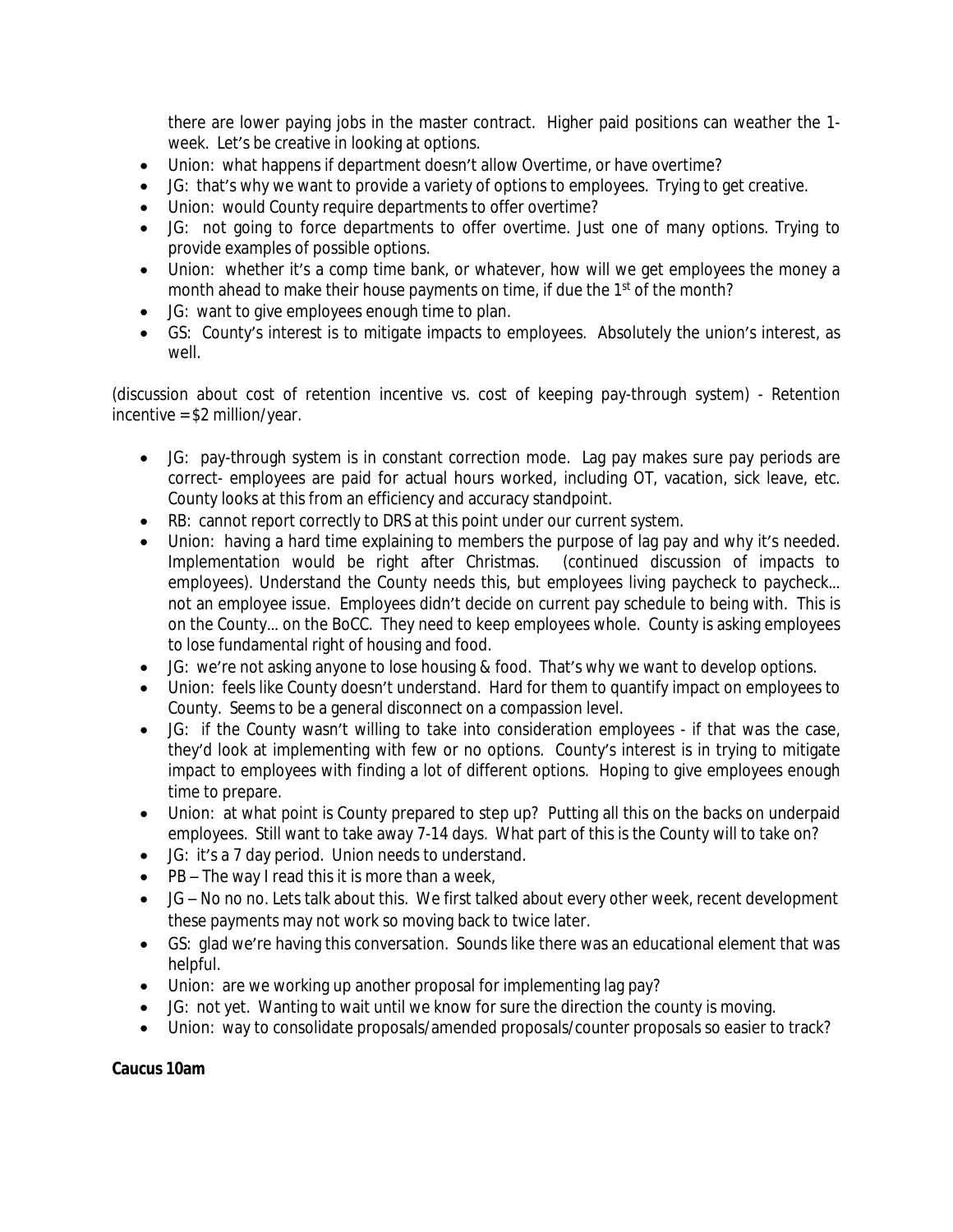#### **Reconvene 11:15am**

 JG: have taken last hour to consider union's proposals- still looking into some aspects (impact of shift differential). We took the last hour to look at your proposals, looking into effects on 1135 and 492-J.

## **Response to Union packages:**

- 1. Not interested. We are not interested in proposal 1, going from 10% down to 3 is not helping it what we are needing.
- 2. We will get there, but answer is no… not agreeing to retention incentive in exchange for lag pay
- 3. Package is if we give union Juneteenth and any other holidays as they may be granted. What does County get in return?

## **Prop #4- Shift Differential**

We are looking at the differences for 1135 and 492J, and impact

#### **Prop #7- Comp Time**

Waiting on a legal opinion regarding 15.8.5. Waiting to see whether or not we can agree to place a limit on the number of hours that can be cashed out. If it's legal, we could agree with 15.8.5 if union agrees to 15.8.1 as originally proposed.

- JG: hopefully this afternoon, we'll have answers on the comp time and shift differential. Providing we have answers will have a counter for the union. Last time, County made proposal regarding shoe policy- does the union have a response?
- GS: needs to chat with team, but thinks they'll be able to respond.
- Union- will county have a counter regarding lag pay?
- JG: no- need to wait until we know what parameters will be. Will likely have a proposal

## **Caucus 11:23… check back in at 1:15?**

## **Reconvene 1:29pm**

## **County passed out Amended Economic Proposals**

- JG: still working on package from union- still getting additional information
- JG: Will 492J still follow supplemental agreement?
- GS: want to retain current language in 492J language for nurses only- does not want them harmed
- JG: no answers to union's proposals, need to make sure we do our due diligence. In the meantime, we want to begin narrowing focus to important topics. Can only do that if both sides agree to withdraw some proposals.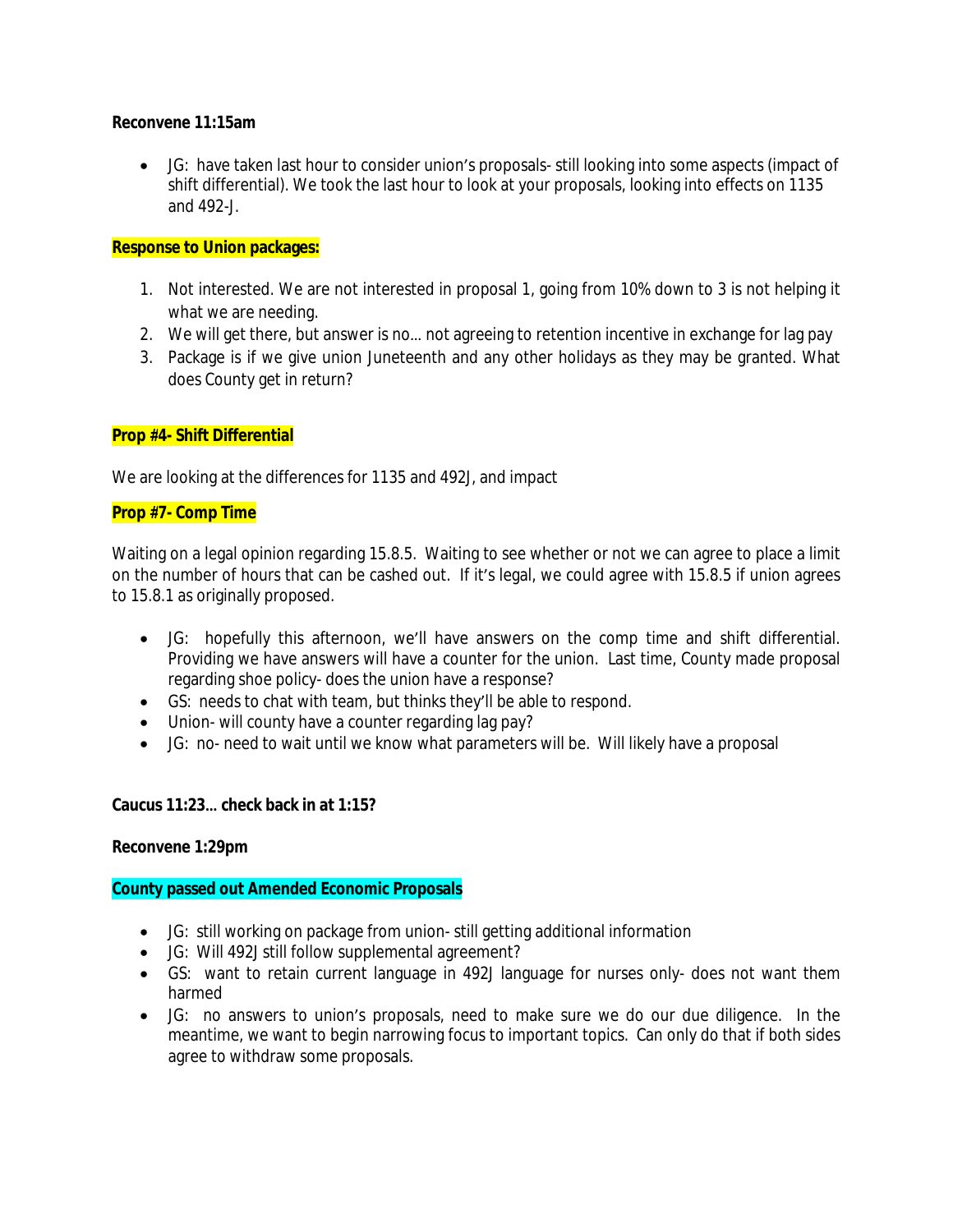**Package 1-** County will withdraw reporting time & call back proposal, if union agrees to withdraw bereavement. Status quo for status quo.

**Package 2**- County will maintain status quo on new hire orientation if union agrees to maintain status quo re: grievance procedure. Status quo for status quo.

#### **Non econ prop #8- Hours of Work**

Seems to be a big issue. We've been trying to think of alternative ways to meet union's need to have security around working hours.

12.2- alternative work hours. This is language that reflects schedules that are currently offered. 12.2.2 lists out the currently offered schedules. For any schedules other than what is listed, union will be notified and impacts negotiated.

12.2.3- reflects holidays are day for day- pay is for however many hours the employee was scheduled to work.

12.3- will to modify, to state that only holiday pay will count toward OT eligibility. Not trying to take away time, just trying to get away from abuse. Open to other suggestions.

- Union- what is considered abuse?
- JG: employee taking time off, then working later in the week and earn OT.
- Union- have objection to "two consecutive days of rest"?
- JG: doesn't need to be spelled out.

(discussion regarding "no less than two days of rest" and if days were intended to be consecutive?)

- BRhen: if plowing 7 days/week, does 12.1.3 interfere with ability to work OT?
- JG: No. Department would be offering overtime.

(discussion about 12.1.4- crossing out "to negotiate the effects")

- JG: 12.2.2- trying to get away from all the individual MOU's. Want to limit them moving forward to only the most unusual schedules.
- GS: Not ready to respond to shoe policy language but have a question. Is it intended to eliminate or supersede supplemental language?
- JG: not aware of safety shoe language in supplementals, other than 1135. Some departments have different types of shoes they are required.
- GS: there is language in 1135, 492SP and 1553
- JG: costs in individual supplementals are reflective of different types of shoes needed. Want to use the proposed language to provide consistency.
- Union: have departments had an issue?
- JG: for consistency, want to go to reimbursement vs. allowance.
- GS: is this analogous with 1135's tool policy?
- JG: the MC proposed language would extend to 1135 as well (supersede any existing language)
- Union: 1135 has policy that safety shoes are required. Can either do custom boots every 3 years, or less expensive boots more often. Why change it, if it's working?
- JG: not arguing mandate with 1135. Just want consistency.
- Union- add one more option to schedule- 4/37.5 (4 days/week)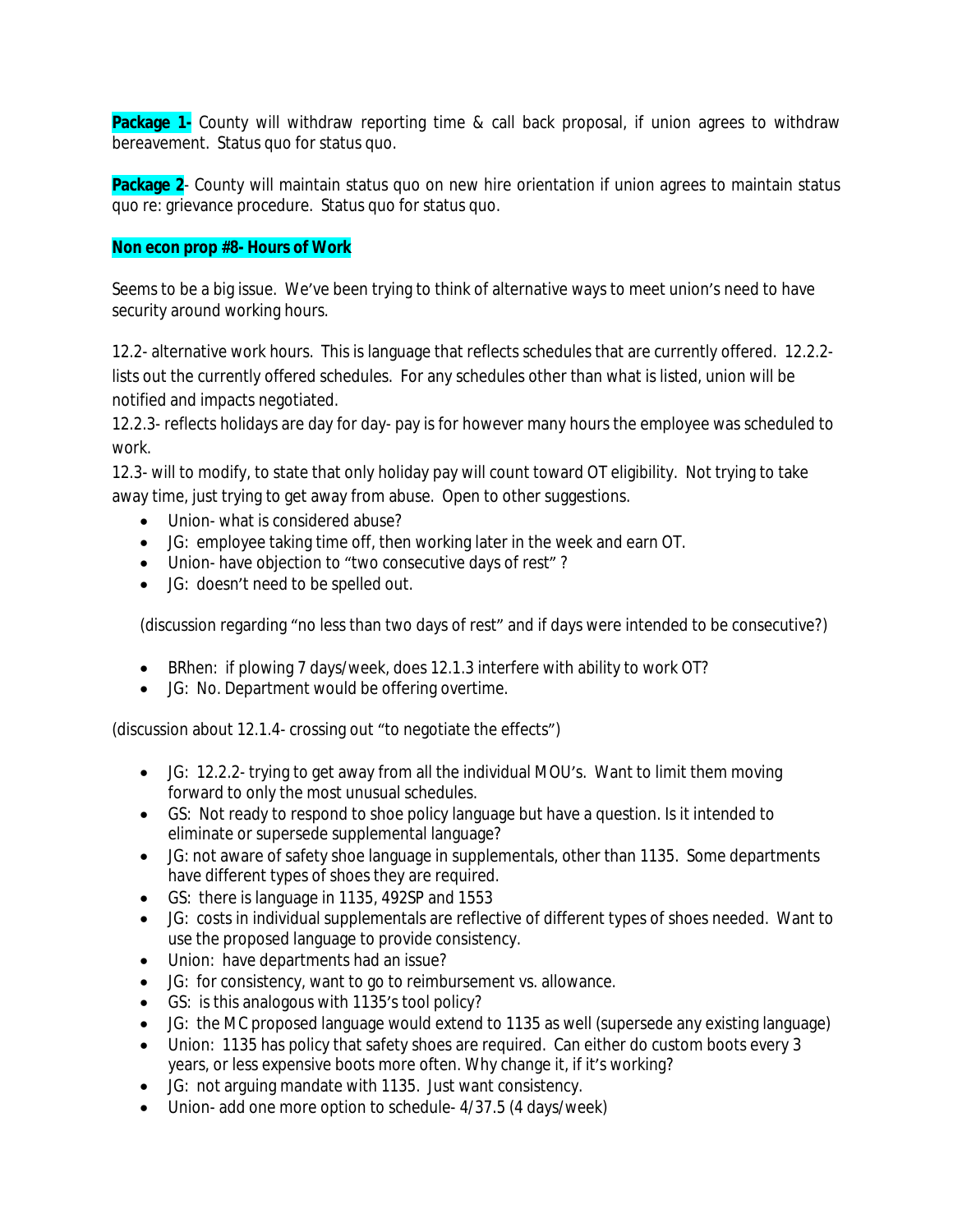#### **Caucus 1:50pm**

#### **Reconvene 2:54**

G: Package 1 – we may not guarantee yet. We are not there yet on Package #2.

**Drop and is more value to you the call back. (GOT LOST In here Josh)**

- **G: Drop of bereavement if you drop our proposal number 13.3.3.**
- **G: Bereavement as written. Somebody stop me if – agree for 13.2.8 with all the elements is open.**
- J: You asked to 13.3.3 what the issue with 13.3.8 my question back if we drop the changes, **are the rest of the changes is good or still open?**
- **G: 13.3.2 and 4 still open. We stick to settlement**
- **J: what is the objection on 13.3.4 ?**
- **G: I don't have the answer**
- **G: 2 weeks versus same week.**
- **J: I thought we put in the FLSA work period.**
- **G: Which is?**

**(Discussion about the work period)**

- $\bullet$  J: In order to make overtime, work in work period. If you miss 6h, every time you work will be **over time. Under the FSLA if you work more than 37.5 we have to pay over time.**
- **G: If you drive at, we consider the 13.3.2**
- **J: 13.3.4 what it is very specific on that need to be**

#### **Status quo ?**

**G: 13.3.3 – I think we probably to accept the proposal, but if you have to talk most about.**

#### **J: We still step out.**

#### **Reconvene 3:23pm**

Gordon response:

13.3.4- no problem striking

13.3.2- want to leave open

 GS: for now, the only thing they can agree to is striking 13.3.4 in County's non-economic proposal #9

#### **Caucus by employer- approx. 2 minutes**

JG: don't want 13.3.2 to hold things up- need agreement

#### **Caucus 3:28pm**